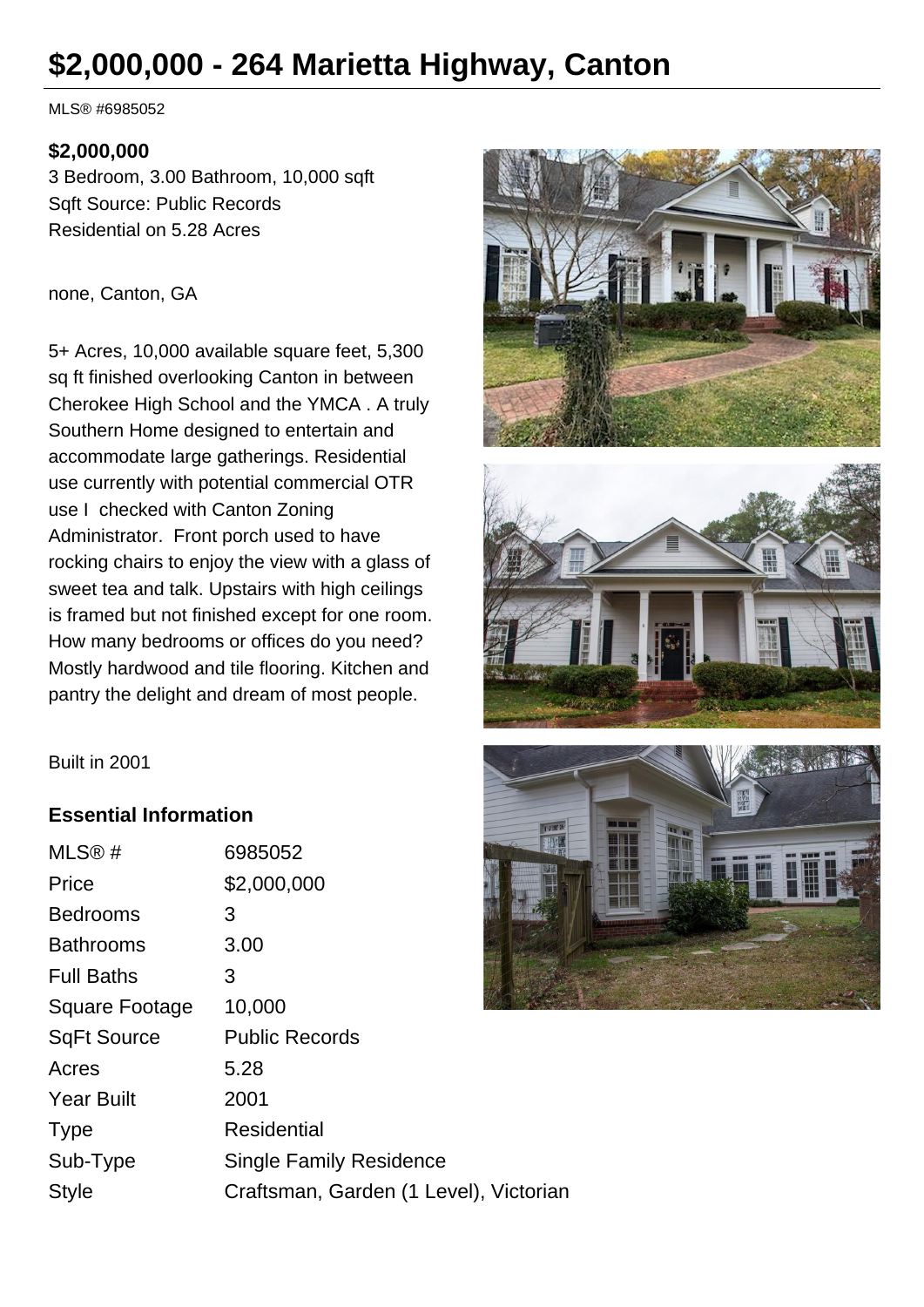| <b>Status</b> | Active |
|---------------|--------|
|---------------|--------|

## **Community Information**

| <b>Address</b>        | 264 Marietta Highway                                                                                                       |  |
|-----------------------|----------------------------------------------------------------------------------------------------------------------------|--|
| Subdivision           | none                                                                                                                       |  |
| City                  | Canton                                                                                                                     |  |
| County                | Cherokee - GA                                                                                                              |  |
| <b>State</b>          | GA                                                                                                                         |  |
| Zip Code              | 30114                                                                                                                      |  |
| <b>Amenities</b>      |                                                                                                                            |  |
| <b>Utilities</b>      | Cable Available, Electricity Available, Natural Gas Available, Phone<br>Available, Sewer Available, Water Available, Other |  |
| <b>Parking Spaces</b> | 3                                                                                                                          |  |
| Parking               | Attached, Garage, Garage Door Opener, Garage Faces Side, Kitchen<br>Level, RV Access/Parking                               |  |
| # of Garages          | 3                                                                                                                          |  |
| View                  | City                                                                                                                       |  |
| Waterfront            | <b>None</b>                                                                                                                |  |
| Pool                  | <b>None</b>                                                                                                                |  |
| <b>Interior</b>       |                                                                                                                            |  |

| <b>Interior Features</b> | Bookcases, Central Vacuum, Coffered Ceiling(s), Double Vanity,           |  |  |  |  |
|--------------------------|--------------------------------------------------------------------------|--|--|--|--|
|                          | Entrance Foyer, High Ceilings 10 ft Main, High Speed Internet, His and   |  |  |  |  |
|                          | Hers Closets, Permanent Attic Stairs, Tray Ceiling(s), Walk-In Closet(s) |  |  |  |  |
| Appliances               | Dishwasher, Disposal, Double Oven, Dryer, Gas Cooktop, Gas Oven,         |  |  |  |  |
|                          | Gas Water Heater, Indoor Grill, Microwave, Refrigerator, Self Cleaning   |  |  |  |  |
|                          | Oven, Washer                                                             |  |  |  |  |
| Heating                  | Central, Forced Air, Natural Gas, Zoned                                  |  |  |  |  |
| Cooling                  | Ceiling Fan(s), Central Air, Electric Air Filter, Zoned, Other           |  |  |  |  |
| Fireplace                | Yes                                                                      |  |  |  |  |
| # of Fireplaces          | 1                                                                        |  |  |  |  |
| <b>Fireplaces</b>        | Gas Log, Great Room, Masonry                                             |  |  |  |  |
| <b>Stories</b>           | Two                                                                      |  |  |  |  |

### **Exterior**

|                 | Exterior Features Courtyard, Garden, Private Yard, Rain Gutters, Storage |
|-----------------|--------------------------------------------------------------------------|
| Lot Description | Back Yard, Corner Lot, Front Yard, Private, Wooded                       |
| <b>Windows</b>  | Double Pane Windows, Insulated Windows, Plantation Shutters              |
| Roof            | Composition, Ridge Vents, Shingle                                        |
|                 |                                                                          |